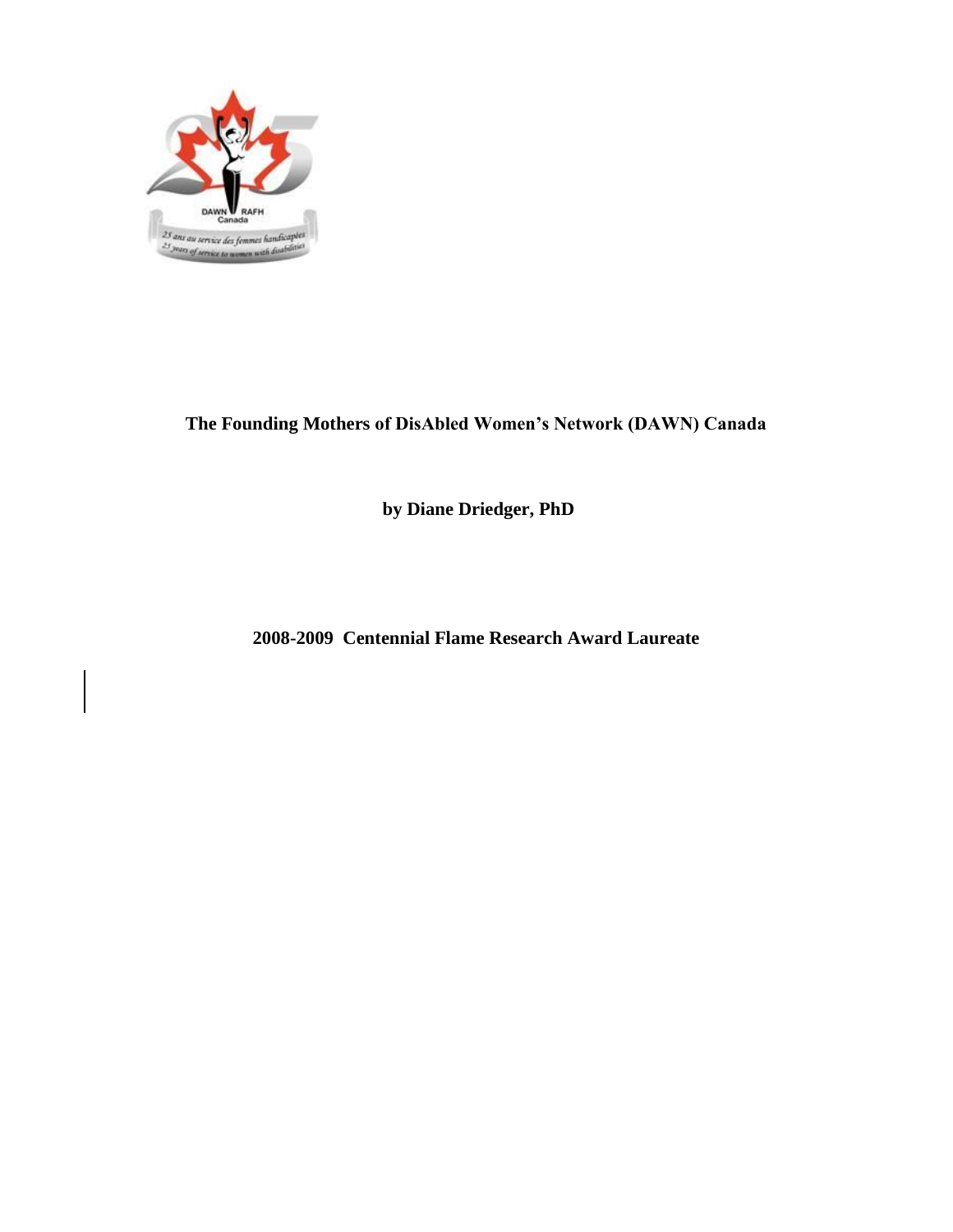# **The Founding Mothers of DisAbled Women's Network (DAWN) Canada by Diane Driedger, PhD**

This report will discuss the women who attended the founding meeting of the DisAbled Women's Network (DAWN) Canada, June 20-23, 1985 in Ottawa. 2010-2011 is the twenty fifth anniversary year of the organization's founding. I endeavored to interview and write about the 17 women who came together at that meeting from across Canada. I searched for the 17 women through the Internet, disability organizations and word of mouth. I discovered that at least two of the founders have passed away. Some I was unable to locate, while others declined to be part of this project. I interviewed the four women who agreed to be part of the project to understand their biographies and where they were at the time of DAWN's founding. The women are: Pat Danforth, Paula Keirstead, Maria Barile and Irene Feika.

Seventeen women attended the 1985 Meeting (Pelletier, 1985), which was funded by the Department of the Secretary of State Women's Programme and the Department's Disabled Persons Secretariat of the Government of Canada. At the time, there was no national voice of women with disabilities. There was a national organization, Coalition of Provincial Organizations of the Handicapped (COPOH), but the specific issues of women were not being addressed there. The greater women's movement in Canada was also not interested in including the issues of women with disabilities. Therefore, there was no forum for women to talk about issues as they related to their experiences with disability.

The 17 women included representatives from all provinces and one territory, Northwest Territories. They had a range of disabilities: 4 women were visually impaired,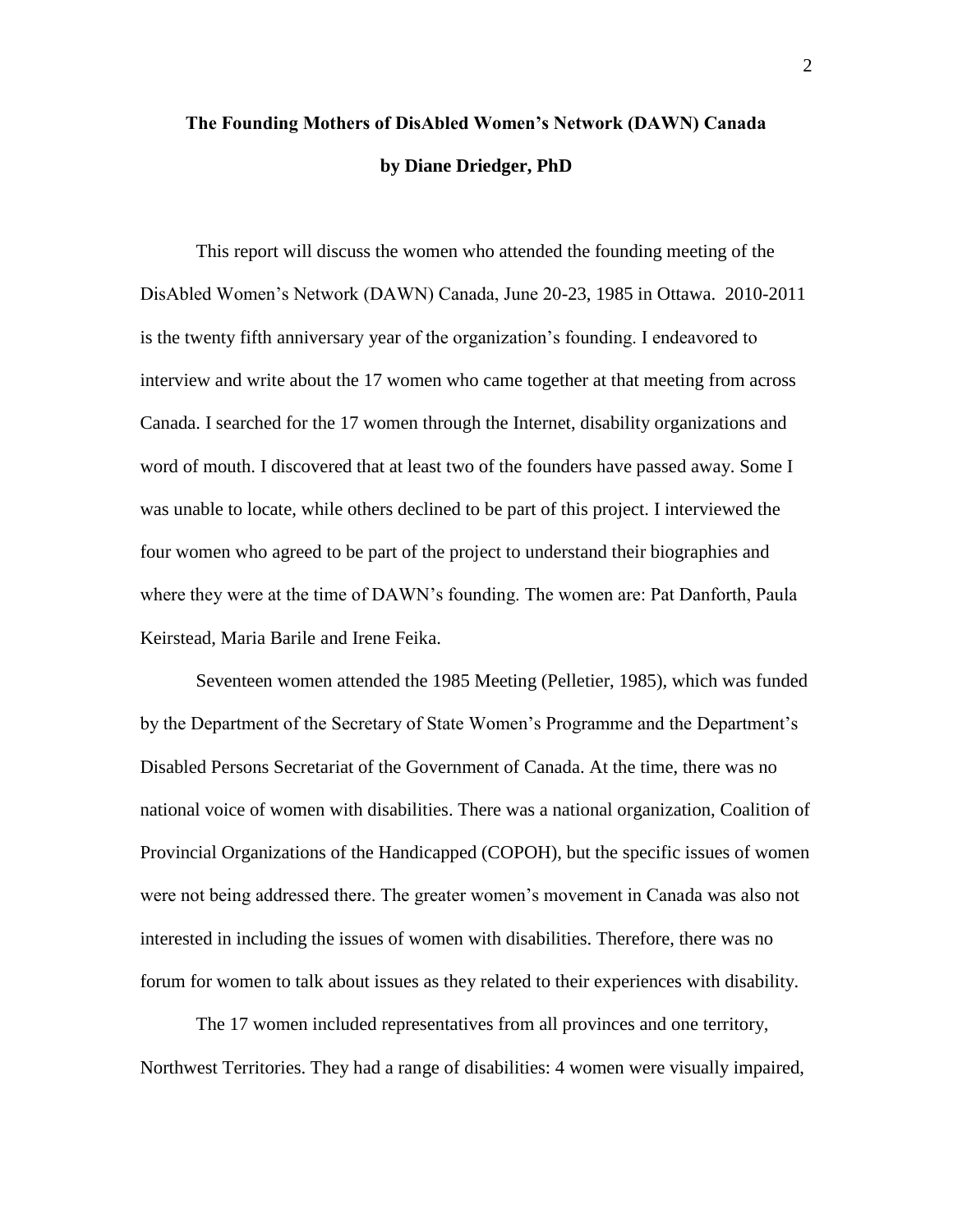1 woman was hearing impaired, 2 women had invisible disabilities and the remaining 10 women had mobility impairments (Pelletier, 1985).

They discussed issues around violence against disabled women, sexuality, parenting and child care, self-image and self-esteem, and access to the women's movement and to services for women. By the time the meeting was over, the women had decided that a national group of disabled women was needed, and that they would stay in touch to create it. The following are the stories of four of the women who attended that meeting.

#### **PAT DANFORTH**

Pat Danforth was living in Regina, Saskatchewan in 1985. She was working as the Provincial Co-ordinator of the Saskatchewan Voice of the Handicapped (now Saskatchewan Voice of People with Disabilities). This organization was a member of the national organization, Coalition of Provincial Organizations of the Handicapped (COPOH, now the Council of Canadians with Disabilities). Through that national organization and her local organization, she realized that the issues of women with disabilities were not being taken seriously by the mostly male leadership at the time. As Pat reiterates: "We talked about transportation, but we never talked about issues relating to women, for example, child care."

In 1985, Pat was married and had a young son. In order for Pat to be at a meeting she would need to take the bus to the caregiver's house and drop off her son and then pick him up. During this process, she would need to pay additional bus fares. The disability movement did not see this as an extra expense to be compensated. Pat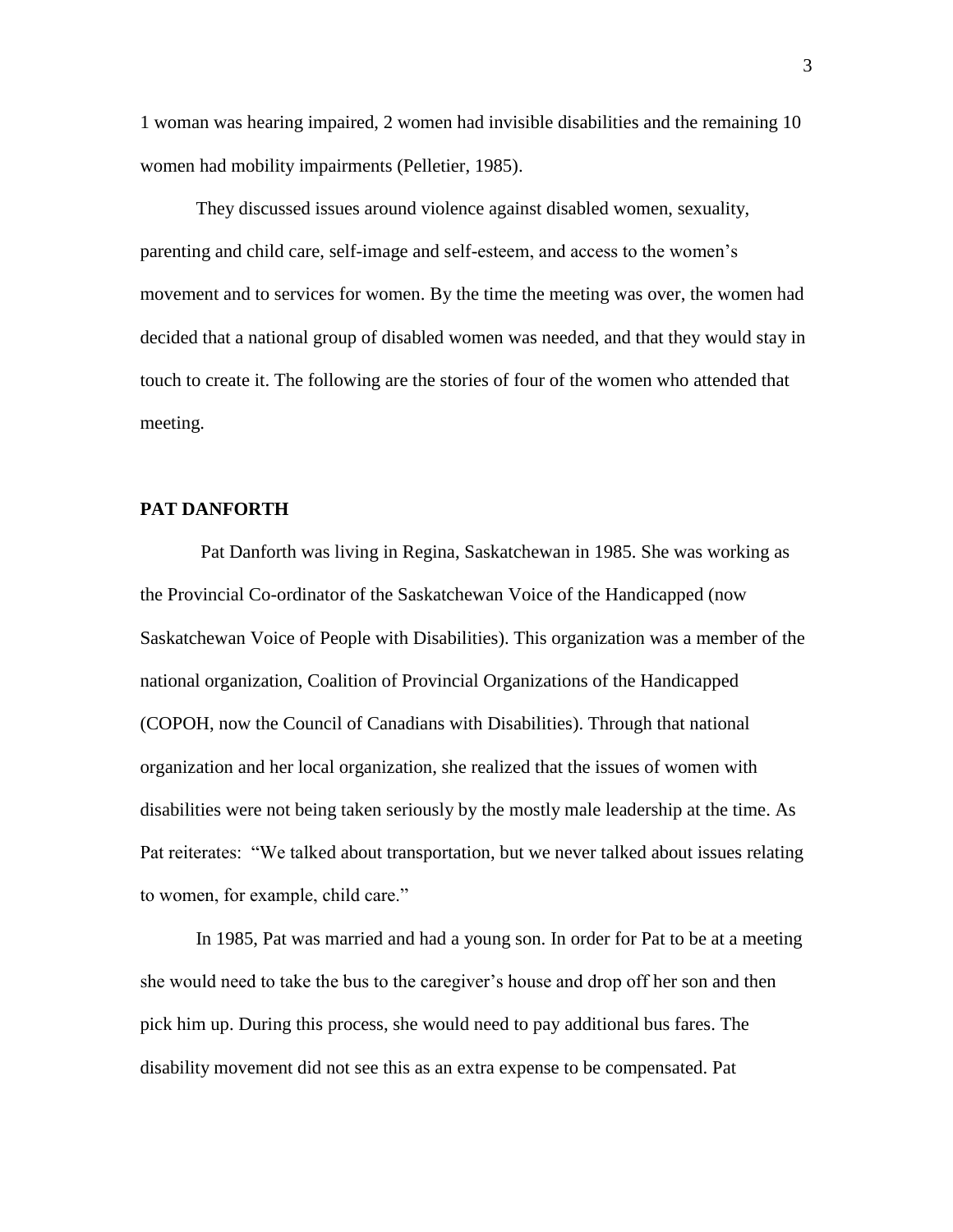discovered this one night when her husband already had a meeting and hers was called after his. She had to also find childcare and pay for it. At the time, Pat did not bring it up as an issue in her disability organization in Saskatchewan, as this was generally understood to be the extra cost of parenting. She was involved at the National level as well in the Coalition of Provincial Organizations of the Handicapped (COPOH), She had not met many women with disabilities who were working within COPOH. Pat jokingly referred to COPOH as the "disabled man's organization" during our interview, saying that she even called it that at the time.

Pat Israel from Ontario and Joan Meister from B.C. invited Pat to attend the DAWN founding meeting in Ottawa in 1985. Pat Danforth had met the two women through her involvement in COPOH at the national level. Pat Israel and Joan Meister explained to her that this meeting was to discuss the issues of women who had disabilities, as this was not on the national agenda of COPOH.

#### **What Happened in Ottawa?**

Pat had no expectations of the Ottawa meeting that she was invited to**,** but she says that she approaches life like that; she does not expect anything and then is not disappointed. Pat was impressed with the diversity of the women with disabilities who attended the 1985 meeting in Ottawa. There were women who could be considered privileged in terms of income and others who were experiencing poverty. In addition, there were a wide range of women with various disabilities and from coast to coast to coast of Canada. They were in their twenties, thirties and forties. Almost all of the participants were Caucasian. Pat felt that it was "wonderful that women with disabilities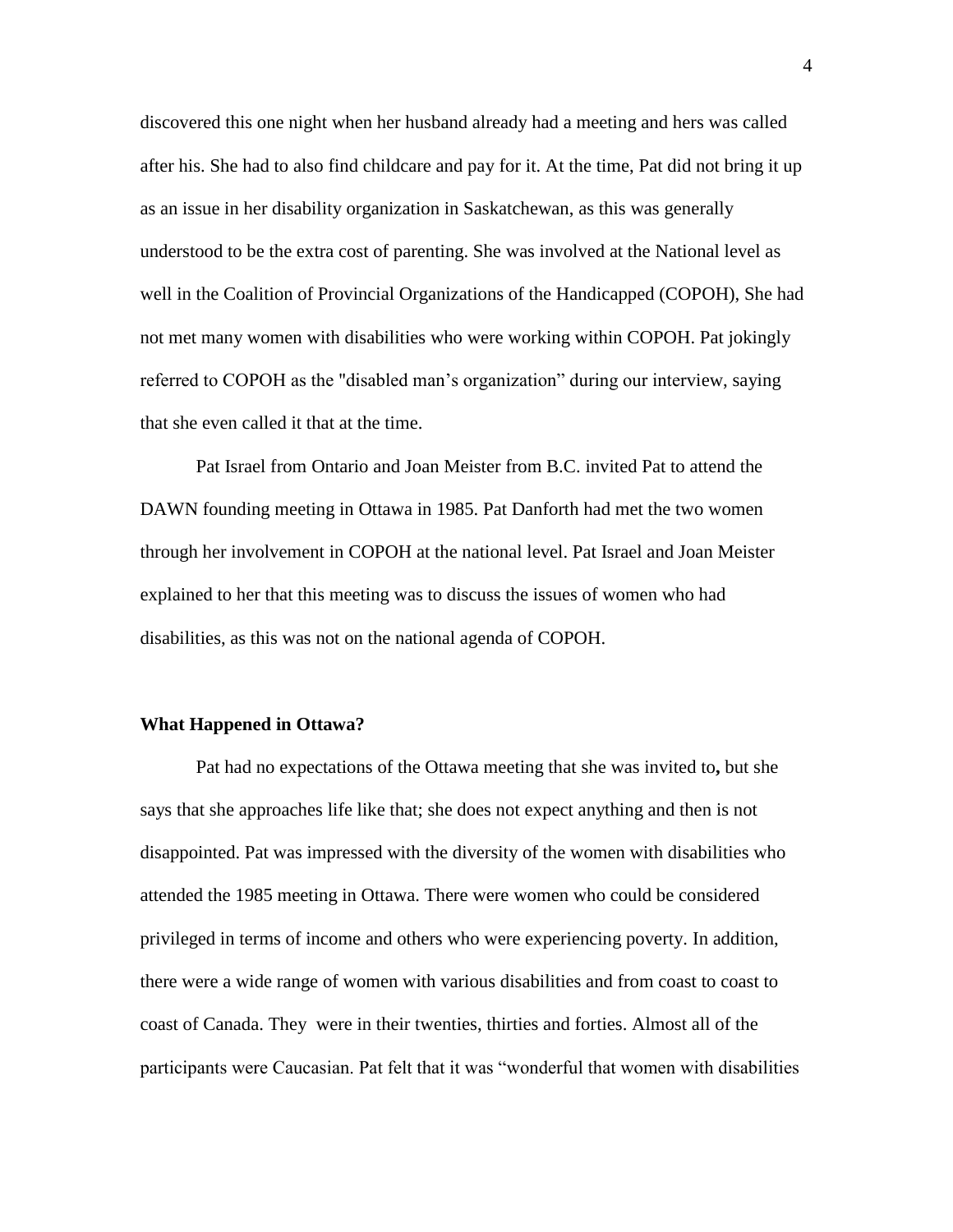wanted to support each other from all over the country." Pat explained that the meeting was "very much a collective. And that was important to me, because everybody had a voice."

The participants decided by the end of the meeting that they wanted to have their own organization and they wanted it to be a "network." Pat explained how she thought of the name "DAWN":

My one and only claim to fame, after the meeting, when I was back in Regina I kept thinking this is the beginning, the dawning of a new age. I figured out that if we took the 'D" from disabled and the 'A' from disabled, we would have the symbolism of what we would be. Whenever I hear of DAWN Canada I still see the sun rising.

#### **What Happened After the Founding Meeting?**

The women decided that they wanted to stay in touch after the meeting. When Pat returned home, there were no funds for communication among the women from across the country. They discovered, though, that universities had these computer networks that one could communicate through. It was a new "email" resource that they were able to access infrequently through contacts at the universities.

Pat then gathered together women in Saskatchewan to form the DisAbled Women's Network (DAWN) Saskatchewan in 1986. In order for DAWN to be a non profit organization, they had to incorporate the organization as DAWN. This concerned Pat, as this meant that the original atmosphere and idea of having a truly feminist collective without traditional leadership roles could not happen. The posts of "Chair",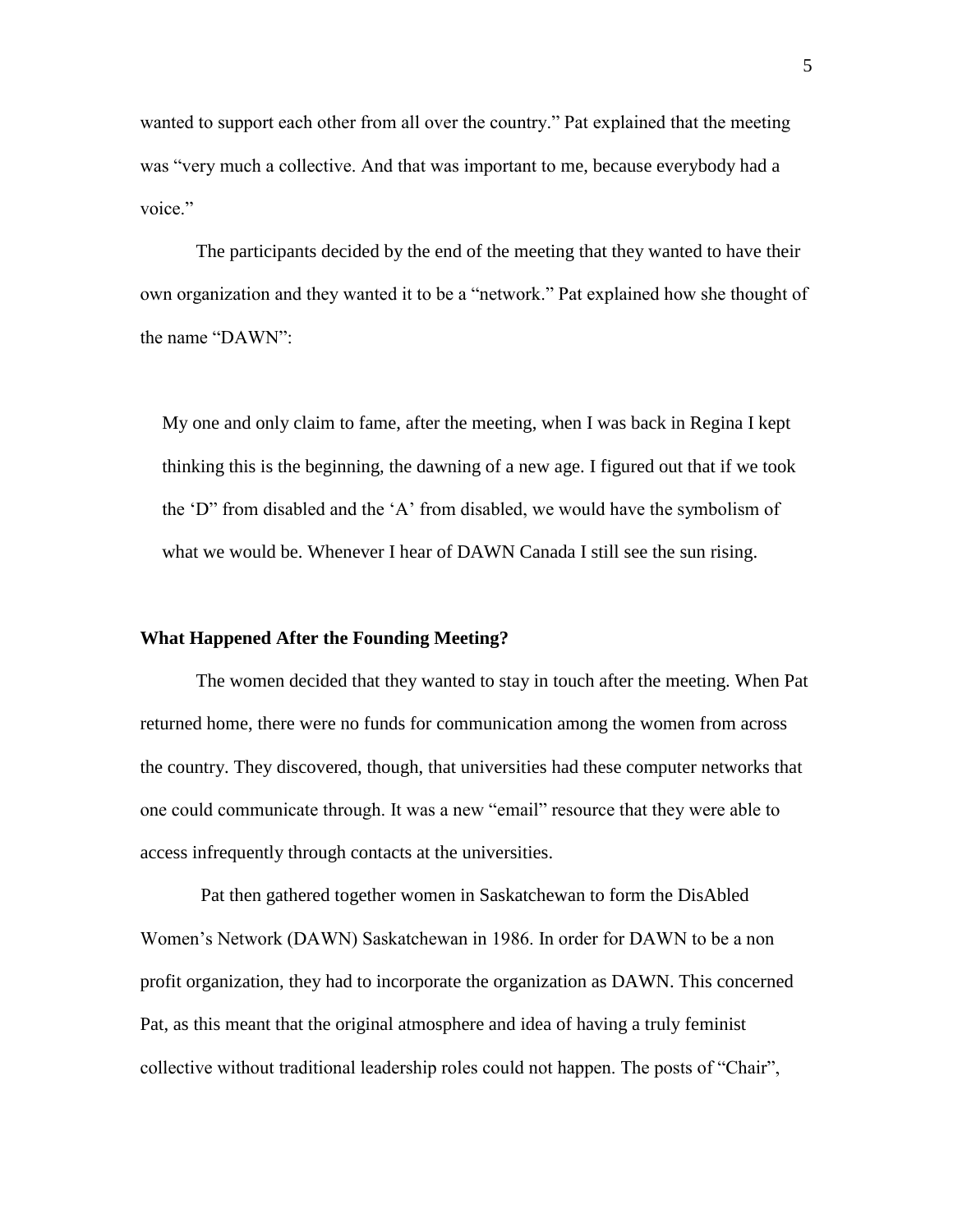"Vice Chair", "Secretary" and "Treasurer" were required for the organization to be incorporated. Pat believes that this set up traditional ideas in women's minds about power and the only options related to this model were NOT collective type decision making and a nonhierarchal organization. DAWN Canada struggled with this, as did DAWN Saskatchewan—things became a lot more hierarchal. At the time she saw herself as a participant in DAWN and not as a leader. She wanted others to also take responsibility. It's always easier to say, "Oh someone else can do that…For me, what was functional about a collective was the building of relationships."

DAWN Saskatchewan focused a lot on peer support. As Pat related: "There was a two day workshop in Regina on women with disability and body image—how you saw yourself in the world and how the world saw you. This built who you were and your self esteem—this was not really like building transportation and human rights issues," as had been done in the larger male dominated disability movement. The women felt better about themselves and they became involved in the community. They did not necessarily become involved in the disabled persons' movement. But, they became more politically aware. One woman filed a human rights complaint against an art gallery that was not accessible—it was important for her to be a participant at the gallery. Pat knew another woman who was involved with the city council election in Regina working for a candidate because she/he supported disability issues.

"I think that everything is cumulative, I don't think it, I KNOW it!" said Pat, in terms of the process of building her self-esteem. She had an outside voice and an inside voice. DAWN helped her to not hold back on her inside voice—she knew she did not have to hesitate. She had something to say of value and it may not be the majority view

6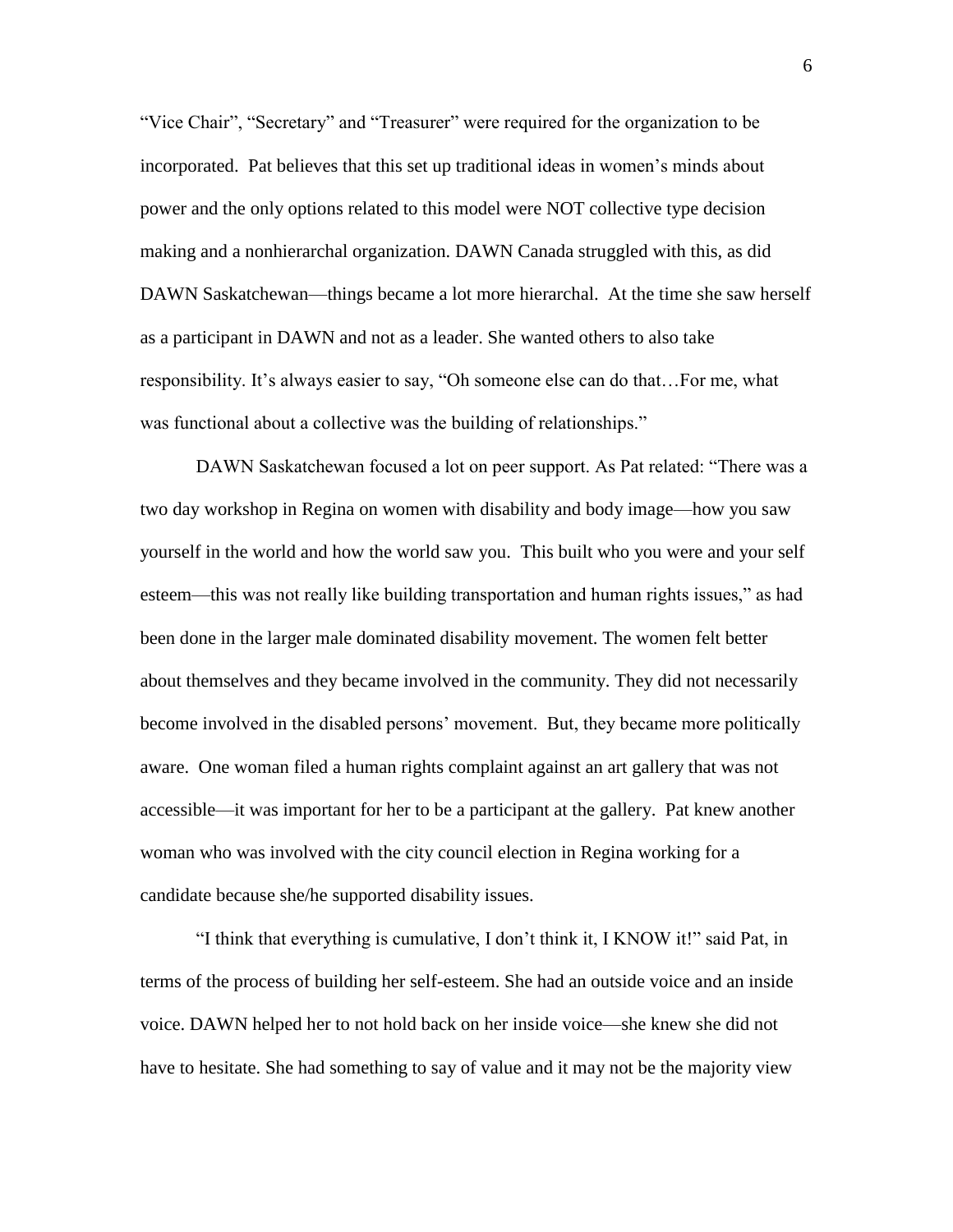but she could say it. Pat reiterated: "When Tracey Latimer was murdered it was important for me to have my outside voice to articulate what her murder meant to me. This was important to me because I was a mother, "said Pat.

#### **On to the Future**

"I define myself as a practical idealist," said Pat. Because of this, she did not have an overall vision of how DAWN could change society.

I thought it's here; it's another tool to use in order to raise issues [about women with disabilities]. The women I knew at the time who were involved were along a continuum in how they viewed their own situations. Those who had nothing recognized that DAWN was something. At the initial meeting [of DAWN], one of the participants wanted to go shopping and took me to a store because they had a sale on. She said these scarves were such a good price, \$20.00. I thought that was a lot of money. I remember her buying three or four of them. I don't think that person stayed involved because she could not see the issues because she had been protected…she was privileged.

Issues around homophobia became somewhat apparent at the founding DAWN meeting, some women did not want to dance with lesbian women; they felt safe only dancing with straight women, like Pat. This issue was never raised, but the issue of accessible washrooms was raised. During the time that she and other disabled women were advocating during the lobby for Section 15 for disabled people to be protected in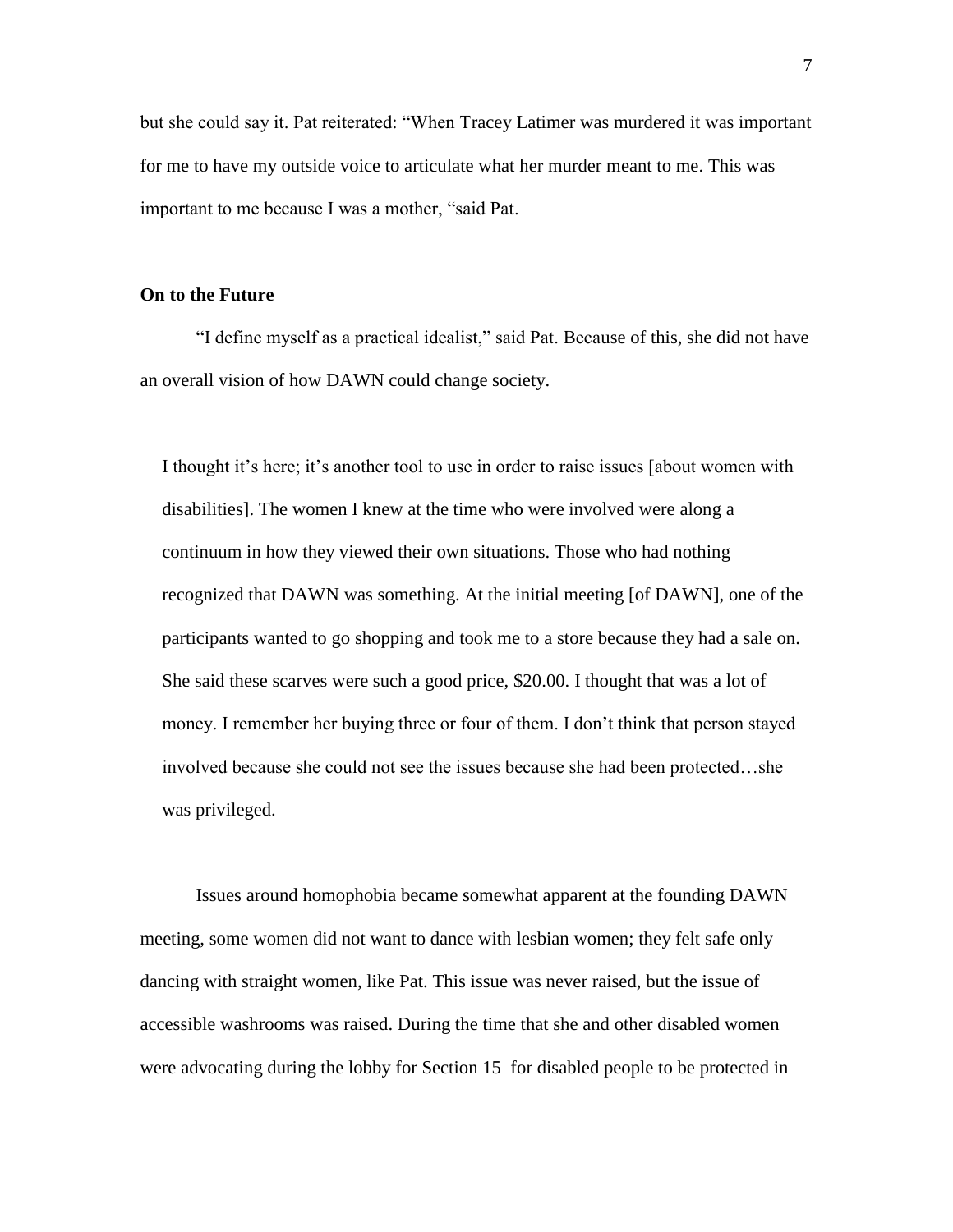the Charter, they agreed that was what most important and never articulated anywhere was that "we needed the right to pee." Accessible washrooms were very important for women. "Especially for women with mobility disabilities, when you have to go to the washroom, you have to go to the washroom. Unlike men they don't have an easy out. Someone made these buttons ['we demand the right to pee'] and I used to wear one."

In 1987, Pat attended the founding Conference of DAWN in Winnipeg, but she never held a board post in DAWN. She felt that it was a "network" and should not have leadership positions, everyone was a participant. One of Pat's bibles is *Pedagogy of the Oppressed* (Freire, 1970). She believes that women with disabilities learn how to oppress other women through oppressive structures that are hierarchal. It is that sense that one was treated badly, so when one gets power, one treats others badly. "I see this everywhere that I go. Trying to share power is a really hard thing to do. Everyone is uncomfortable with sharing power, because somebody wants to be the boss."

Pat thinks that there was not enough discussion in DAWN Canada about the power structures and trying to make a "flat organization." She says that she heard the women say they did not like confrontation and because of that many difficult conversations did not take place. Pat believes for herself, that if she is upset about something that is happening, she wants to tell people before it festers. She thinks this did not happen in DAWN Canada. Instead, there was a lot of "I'm upset with Diane, so I'll go and tell Mary about it."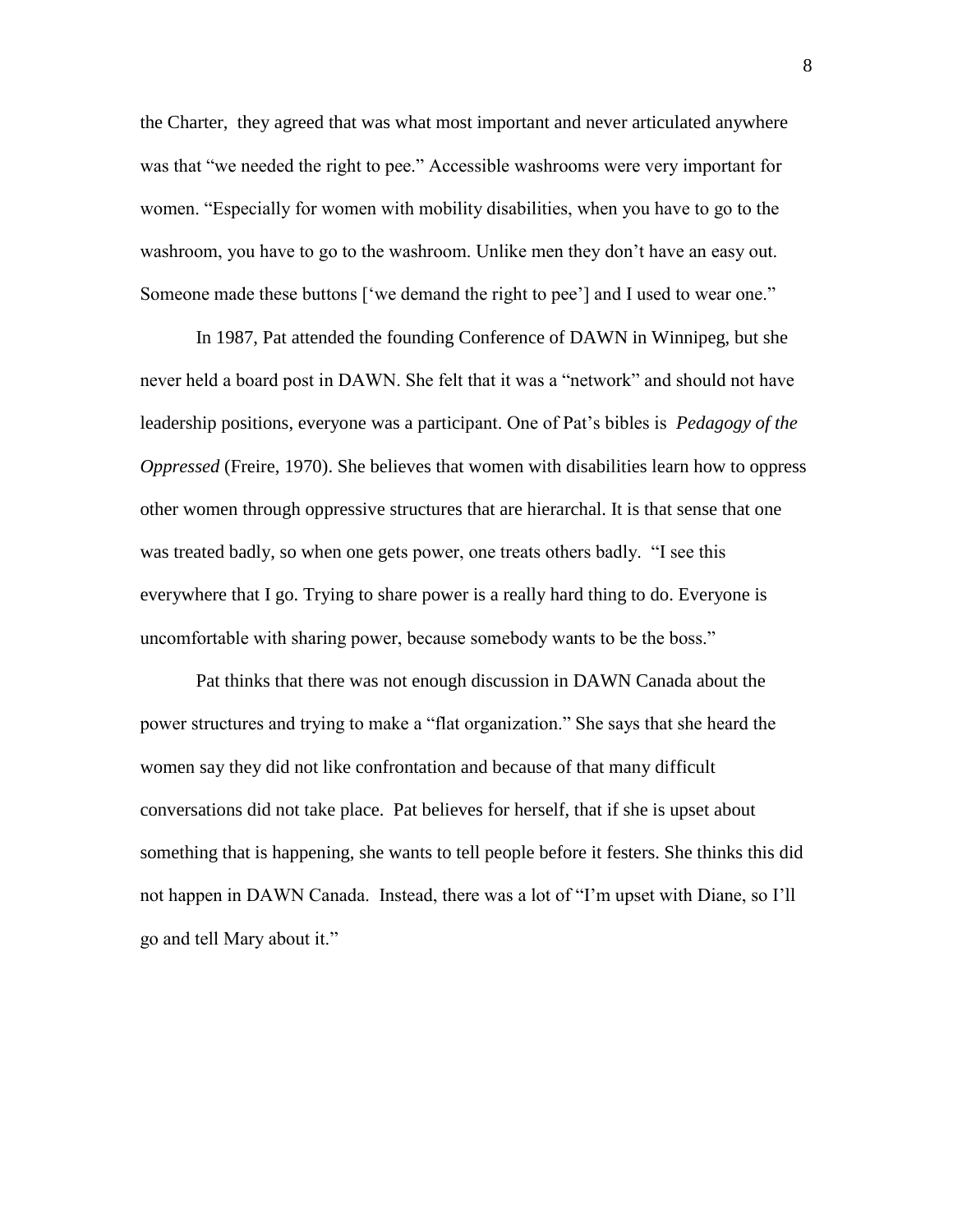#### **On to the Future**

Currently, Pat is involved in a small group of women with disabilities in Victoria where they share information about disability. There is no hierarchy and everyone has a voice. One person volunteers to take notes for each meeting. "I'm comfortable with it because we all have a voice. We have a place to use that we can meet so we do not need to look for resources. We can go through organizations that already have boards in place and can [they] submit this for us."

#### **PAULA KEIRSTEAD**

In 1985, Paula had been working in disability activism for awhile and she had just finished working with disabled students at Kwantlen College in Vancouver. She had moved to Winnipeg to take a job with Disabled Peoples' International (DPI) where she did a lot of international travel. She tried to stay in contact with local disabled persons' groups but this was difficult because she was out of town so much. She was in touch with women in Winnipeg, including Elizabeth (Liz) Semkiw. In February 1985, Paula had emergency surgery for a detached retina. When the DAWN Canada meeting was held Paula was just getting into the swing of things after surgery. Liz Semkiw was originally asked to attend the 1985 meeting by the organizers. But, Liz was not well and asked Paula to attend in her stead. Paula felt that "Elizabeth was really their first choice to represent Manitoba, so I wanted to represent her well."

Paula was involved in starting the Consulting Committee on the Status of Women with Disabilities (CCSWD) in Manitoba which was the first disabled women's group in Canada. The CCSWD had some nondisabled women who had been involved in the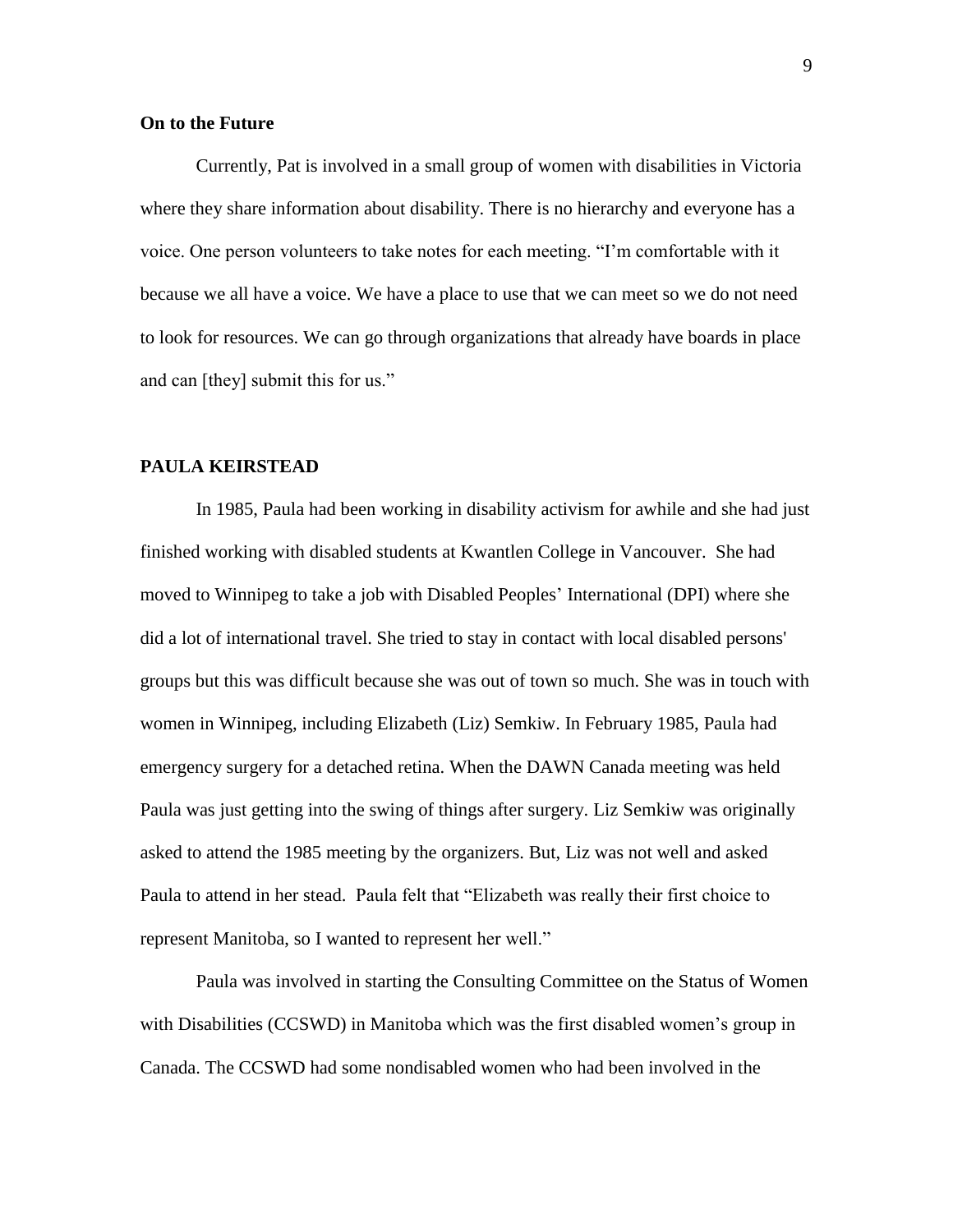women's movement with Manitoba Action Committee on the Status of Women (MACSW) helping to start and run the group. These women recognized that the doors needed to be opened to women with disabilities. This started to provide awareness raising both to women with disabilities and the greater women's movement in Manitoba.

Paula had learned in her own life and work with disability organizations that women's issues were totally different. For example, disabled women who are mothers might need transportation to get children to day care. "At the time, this is where society was at; it did not really use the gender lens. The women's movement was not that open at accepting women of difference. Organizations like National Action Committee on the Status of Women (NAC) would pick inaccessible locations and would not think about including the perspectives of women with disabilities, as Paula reiterated:

I knew we needed a national voice to have our own self-worth, self-esteem and to make specific recommendations about our needs. As women we needed to get together and strategize about our own well-being. For many women with disabilities they often feel they may not have a place: they may not be able to have children or their appearance is different, or they are receiving less pay than everyone else in our society. Women with disability needed time to build their own image…to say we have a place in the world.

At the time, Paula's own self-worth was rising, She was divorced and making it on her own. Her work-related travel also showed her many new experiences that other women with disabilities might not have had then.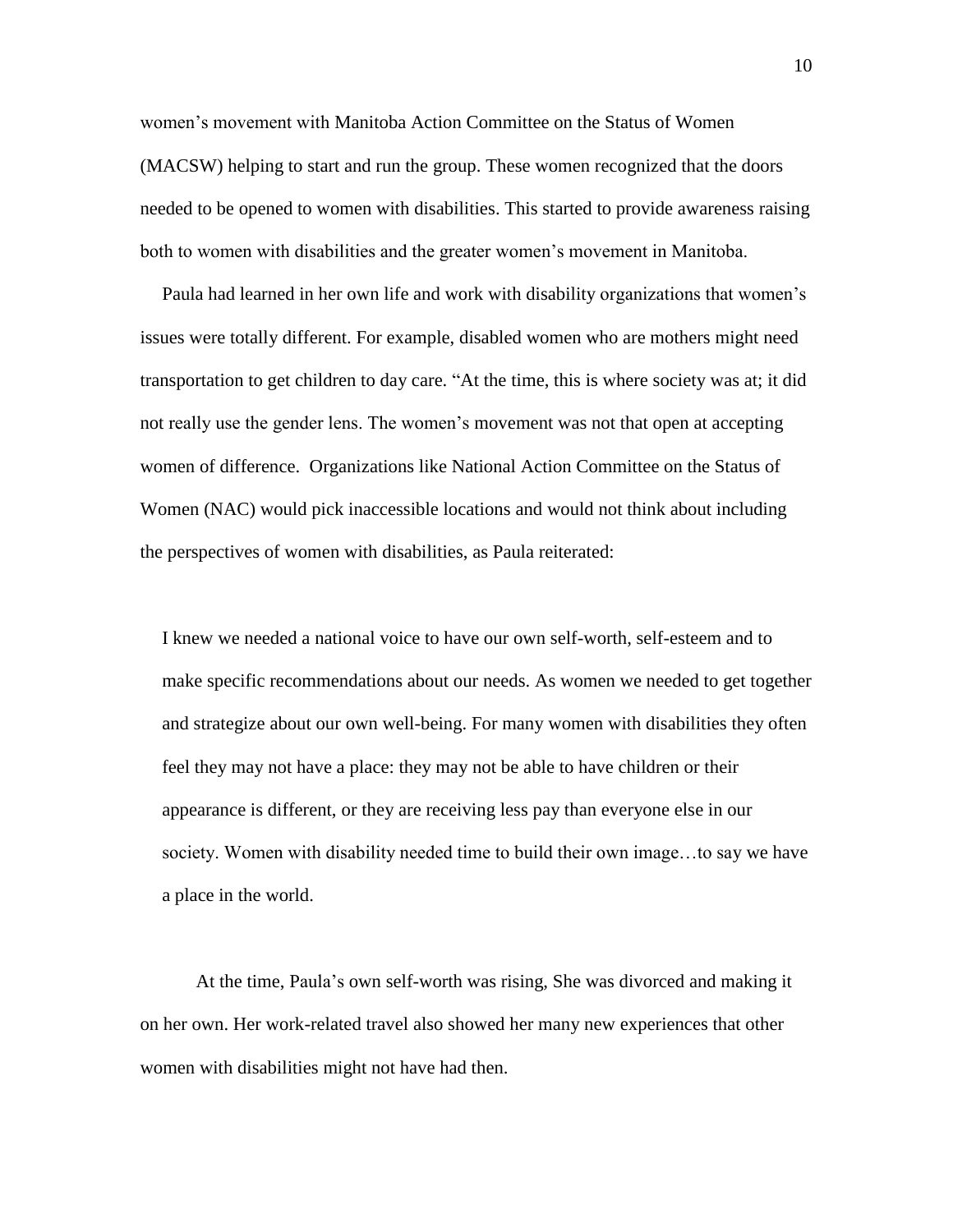#### **What Happened in Ottawa?**

At the meeting there were many types of women with different levels of experience and knowledge. Some were professional women and some were down to earth former hippie types. They talked about the hot issues at the time, such as violence and concern for young girls with disability and self-esteem. "Despite our background, we really found a lot of common ground." said Paula.

In 1985, Paula was thirty and she thinks she may have been the youngest woman. She felt that the women who attended the meeting were more experienced overall and may have been women who were viewed as leaders. They did mediation and relaxation exercises as they went along and Paula remembers making one up. Some of the women were quite hesitant to share, but they opened up over time as they learned that they had a lot in common.

In planning the 1985 DAWN meeting, Pat Israel and Yvonne Peters had talked with the Status of Women and felt that having this meeting was a partnership with them. The government did not set the agenda—the women controlled the meeting. Paula felt a lot of support from the government staff who worked on the meeting with DAWN. At the time funding was coming from Status of Women and thus, this was seen as a women's issue, not just as disability—this was important, as the government already funded Coalition of Provincial Organizations of the Handicapped (COPOH), so why should it fund a separate organization for women? Paula saw her role at the meeting as representing what was going on in Manitoba. She also saw herself as facilitator to make sure that everyone could speak.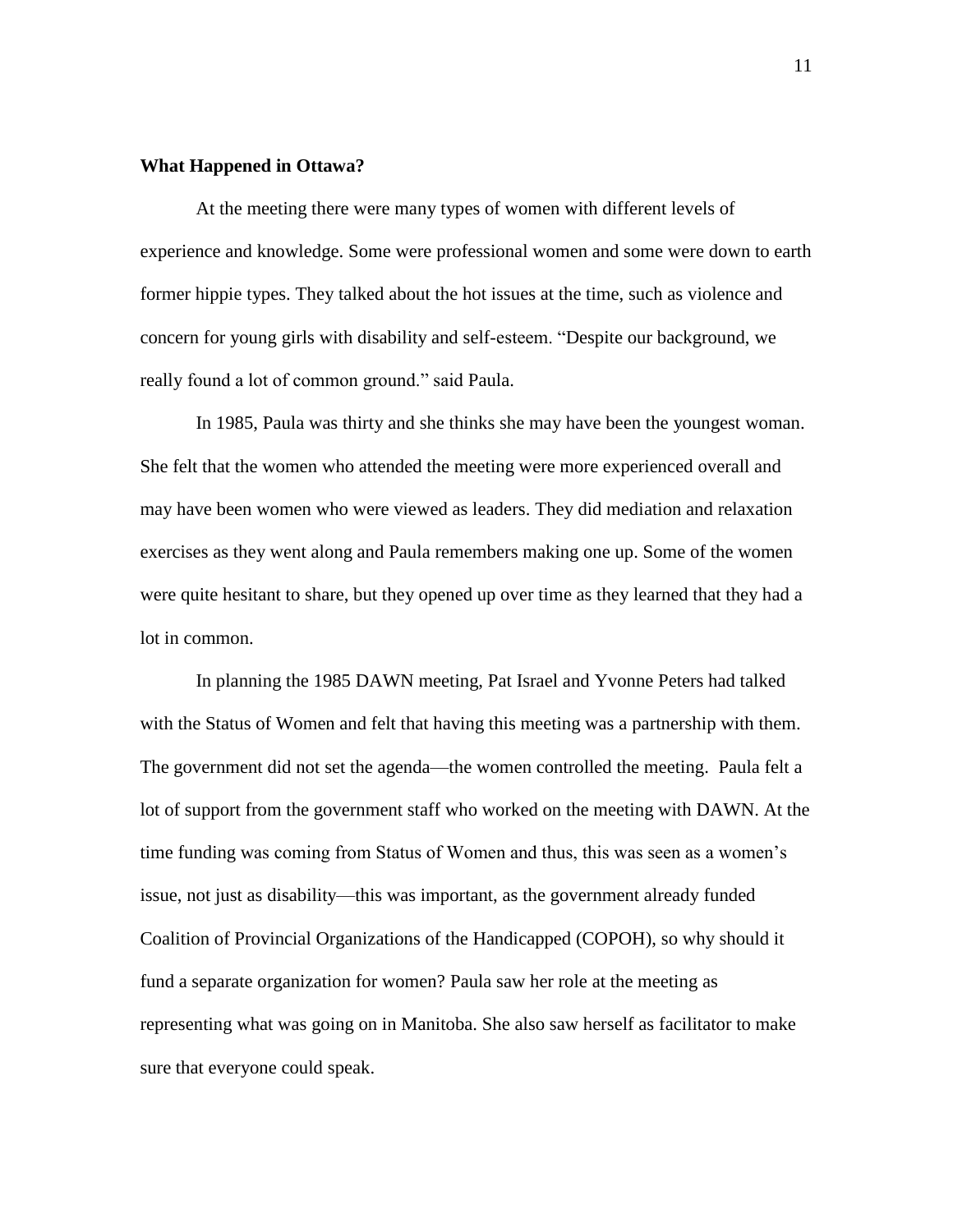Pat Israel was there and she played a leadership role. It was an open floor for people to respond to the issues. They had an agenda with topics to talk about at different times. All the necessary pre work was done so that the women present could confirm that they wanted a DAWN Canada. Pat Israel and Yvonne Peters had done the preliminary work. They said here are some ideas, what do you think?

Regarding the structure of DAWN they tried to think of a model that was more than Robert's Rules of Order. In the end, they opted for a fairly traditional set up because it was familiar, as Paula remembered:

We wanted to ensure as much communication with women in the provinces after the meeting. We wanted a consensus model but we needed accountability too, especially to get funding. We thought we'd try to work on a combination at the outset. We knew that trying to get consensus can slow things down. But still we wanted to make an effort.

### **What Happened After the Founding Meeting?**

"After the meeting I focused a lot more on issues of women with disability and I wanted to put more time and energy into it in Manitoba. I focused more energy and time. I introduced myself as a feminist now." Paula felt that the meeting gave her more of a sense of worth and she had the right to expect more as a woman. A big piece of the work of women with disabilities was to do public education--they were on a path to teach people about the concerns of women with disability. According the Paula, COPOH, the organization of both men and women, was a bit bewildered; they did not really get it,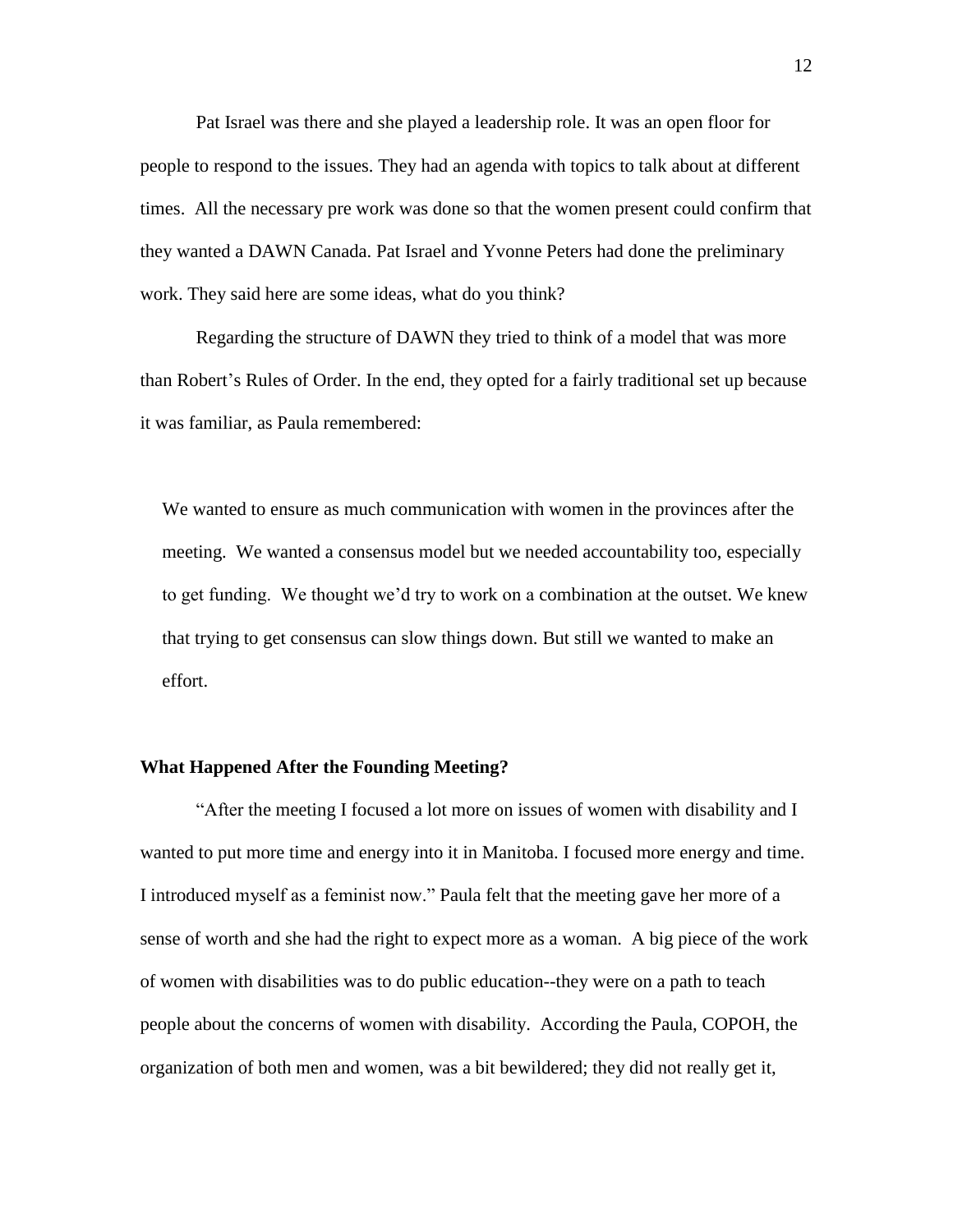even though Pat Israel and Yvonne Peters were involved in COPOH. CCSWD, the disabled women's group in Manitoba helped in organizing that first official DAWN Canada conference in 1987 in Winnipeg.

#### **On to the Future**

In the greater disability movement, COPOH began to look at the issues of women with disabilities over time. Paula explained that the women's community

were not very welcoming. They just were not listening to the issues of women with disabilities. We wanted an organization that provided mentoring for women with disabilities, as there had not been any opportunities for that in the greater disability movement. The tone of the organization [DAWN Canada] was very welcoming...

#### **MARIA BARILE**

In 1985, Maria Barile was in her early thirties and had been studying Social Work and minoring in Women's Studies at McGill University in Montreal. Maria had a very supportive Women's Studies professor who lent her books and advised her on the women's movement and how it had dealt with issues. Maria realized that women with disabilities had issues that were not being dealt with in the women's movement. As Maria progressed in her involvement with the founding of DAWN Canada and Montreal's Action femmes handicapées (Montréal), her professor discussed with her the different stages of the women's movement that she had studied and been through. As Maria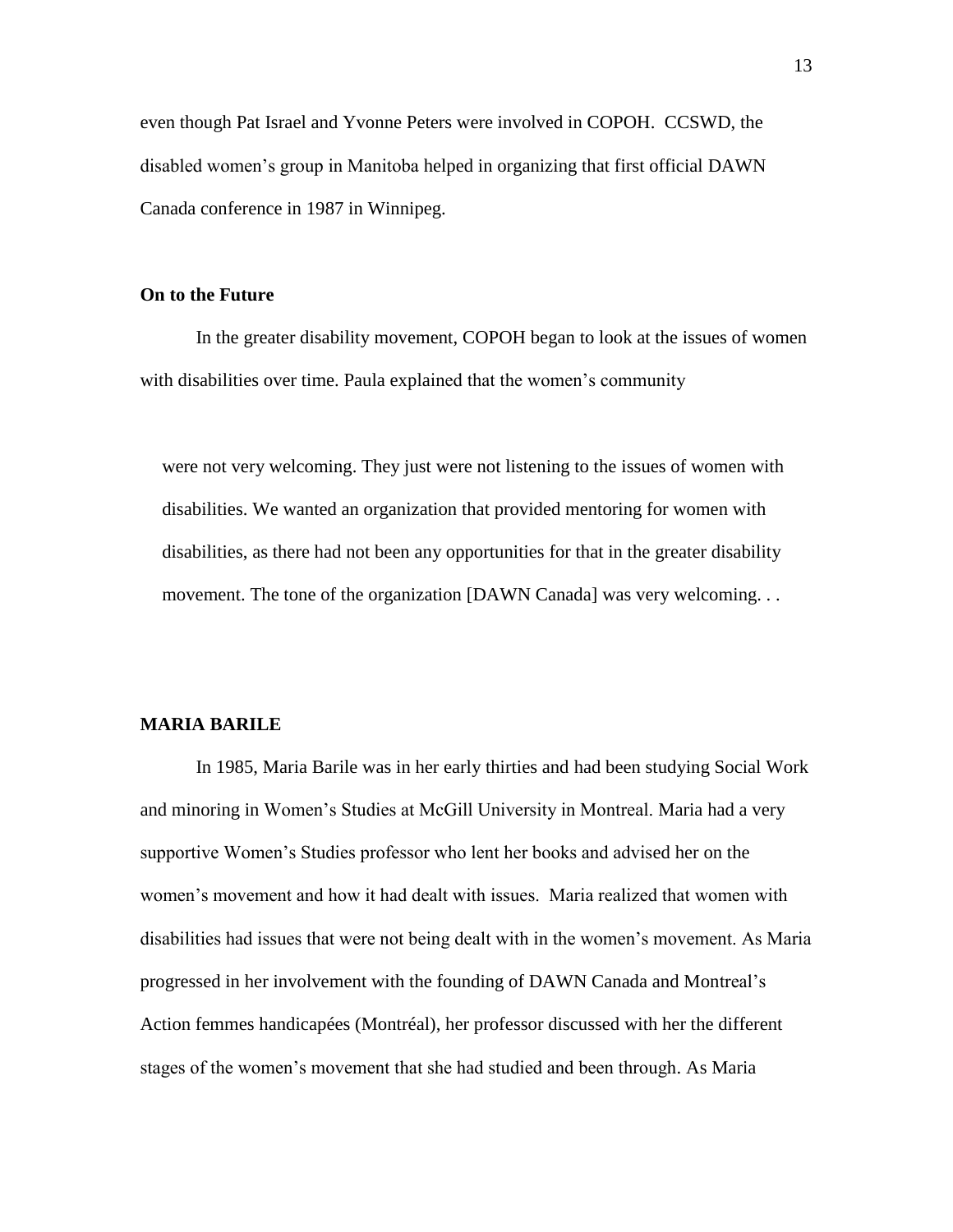explained, "In discussing the different stages of the women's movement, the professor would give a comparative analysis of where the movement of women of colour was vis a vis the white women , where disabled women were at etc."

The Women's Centre at McGill was on the seventh floor of the building with no elevators and it was very hard for Maria to get up there due to her mobility disability. She said that the "women assumed that I was not very interested due to my disability, after a few times of attempting to integrate I just did not go there anymore. I felt invisible; I felt my voice was not really there." She had already set up a disability resource centre at Dawson College and thought that she might be working there after she graduated. This did not happen, so when Maria graduated from McGill she continued to be involved in women's issues and political issues in Quebec.

Maria learned that Pat Israel had read a paper that she wrote on women with disabilities for part of her school work at McGill. She does not know how Pat found the paper. Pat contacted Maria for a meeting. Maria then attended a women's lunch meeting organized at the Montreal meeting of COPOH in April or May 1985. It was organized by and was attended by Pat Israel, Joan Meister and other women who later became founding mothers of DAWN Canada as well. The women of COPOH had been working for awhile to get women's issues addressed in COPOH and had not made much progress. After the meeting, Maria, Pat Danforth and Pat Israel met with government officials at the Status of Women in Toronto

Pat Israel invited Maria to attend the 1985 founding meeting as a Quebec representative. Secretary of State selected the other women from Quebec whom they already knew—Diane Lemming and Marie-Blanche Remillard. Diane only came to the

14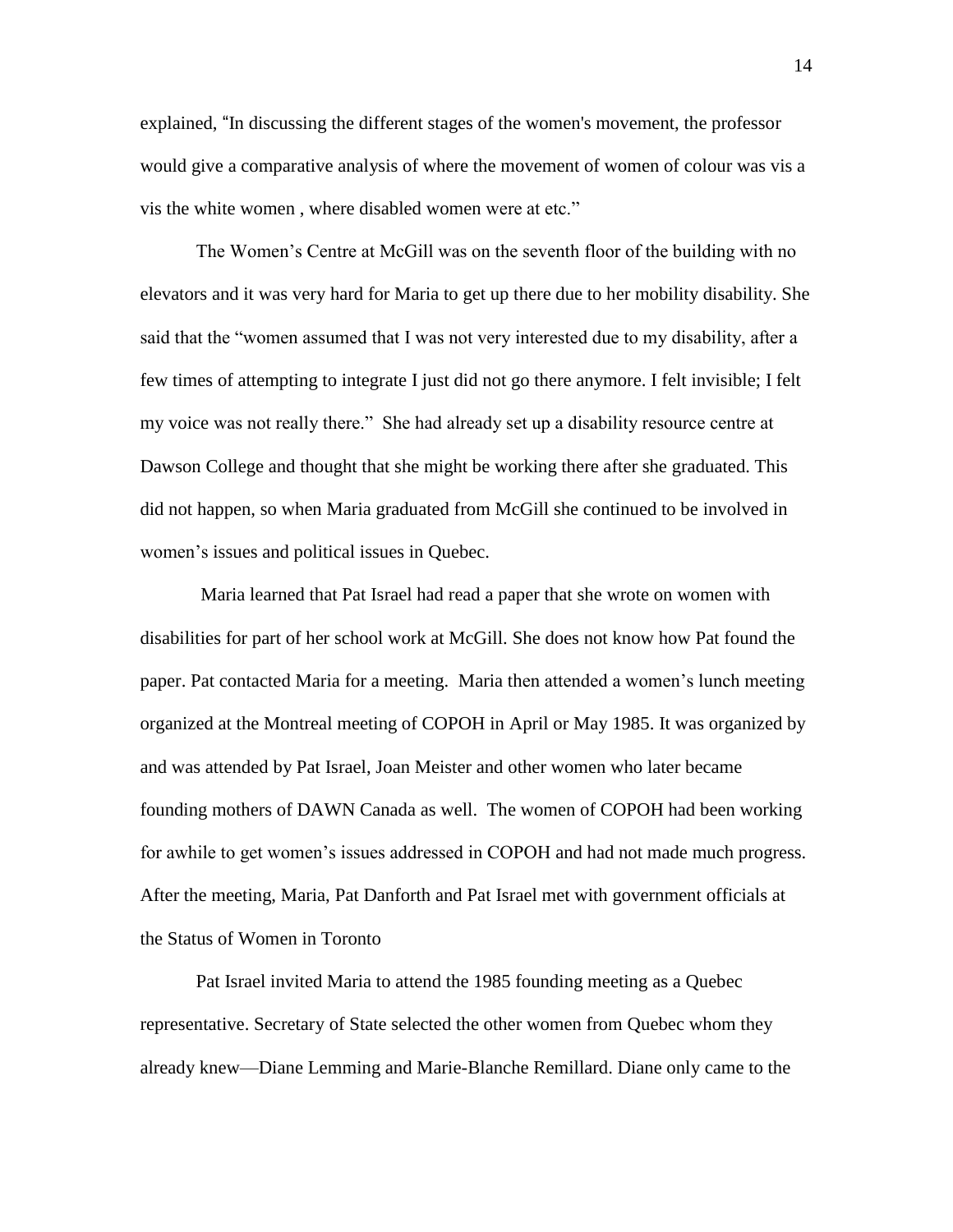one meeting and then did not stay in touch with the DAWN movement. Marie-Blanche worked with the government disability agency in Quebec.

#### **What Happened in Ottawa**

The meeting was life changing for Maria: "When we met for that weekend I felt it was so affirming to me. Everything that I had felt about my isolation as a woman with a disability while attending Women's Studies was confirmed—my views were shared by 16 other women. Wow, I'm not crazy, I'm not alone." Pat Israel and Joan Meister of BC were very supportive of Maria, who was new to cross-disability organizing. Maria believed that she was invited to the 1985 meeting because of her academic paper and her Women's Studies views: "It was wonderful in the beginning. We had a collective idea of what we wanted, so we worked together." She had known disabled women in Montreal, but they never got together to discuss women's issues from the standpoint of disability. The Ottawa meeting consolidated Maria's feminist ideology.

At the Ottawa meeting "we agreed we wanted an organization OF women with disability BY women with disability." They agreed to speak on violence, poverty and health—there were many issues, but these are the ones the women saw as priorities to address. Everyone felt less isolated at the meeting in Ottawa—"being together with other women with disabilities was "a 'wow' moment in my life." Maria shared at the meeting that she had always felt invisible, "non-existent" and that her voice was not heard. Joan Meister said to her, "'Well, we're hearing you now.'" Maria reflected: "When DAWN came along, I almost took on a particular identity." Maria said that it came out at the meeting that most of the women had experienced abuse as children. One woman's story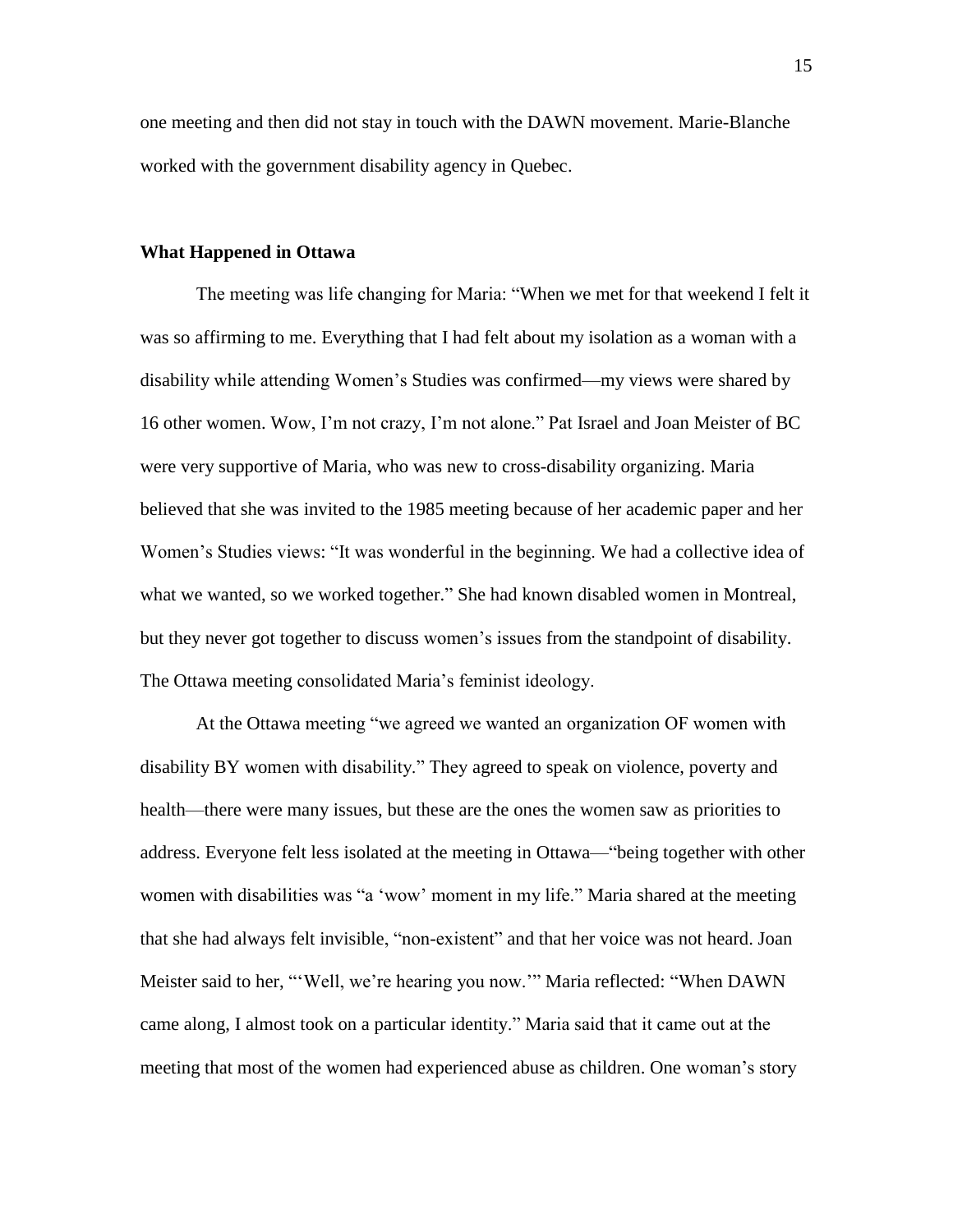stuck with her. This woman was rushed to a hospital when she was pregnant but instead of asking her what she wanted, they asked her mother. Her mother had decided she should have an abortion.

#### **What Happened After the Founding Meeting?**

"When I returned home I no longer thought I was 'nuts' in terms of my experience of violence and poverty and lack of being heard. I wasn't crazy to feel the way I felt," said Maria. Years later, when Maria left DAWN, she no longer feels the same sense of empowerment and self-confidence working on issues on her own: "When you have a voice as a group you are heard more than if you speak as an individual."

Maria and Marie-Blanche organized the first meeting of women with disabilities at Marie-Blanche's house. Six or seven francophone women attended. All of them did not feel comfortable with setting up an organization of women with disabilities. One of the women was coordinator of the paraplegics' association and said she had too much on her plate. Everyone else also said they were too busy, but they thought it was a good idea to have a group if someone else was doing it. Marie felt strongly that she wanted to do it. Marie-Blanche worked on the group for awhile and then left due to employment.

In the end, in 1986, Maria formed a small group with five women that she had recruited. One was a secretary at McGill. Another woman was already dealing with issues of racism in the organization of people with disabilities she was in. "I was in the same group and we both felt very isolated. She called it 'racism' and I called it 'sexism''." said Maria. Another woman was a friend of Maria's who had been married and had had an abusive husband, so when Maria talked about issues of violence she could relate.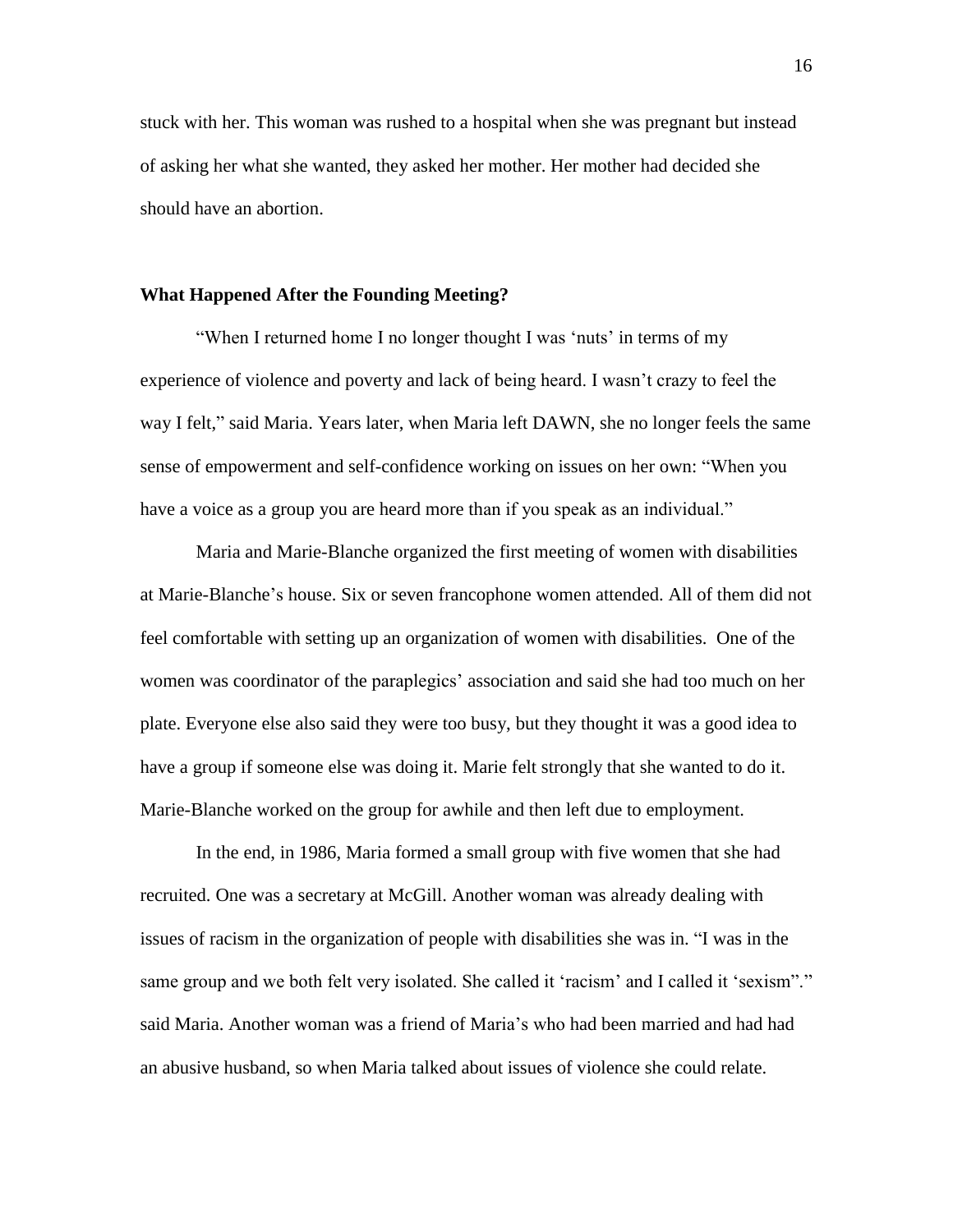Maria met a woman from the YWCA who she had worked with before, and this woman provided meeting rooms for them at the Y. "All of sudden all these people were helping for free," said Maria.

At the same time, Maria became involved in COPOH and met another woman from Quebec, Monique Couillard, from the greater disability movement, Mouvement des Consommateurs Handicapés du Quebéc, who said "'become a part of Le Mouvement and we can help your women's group in Montreal.'" So, Maria joined Le Mouvement as well with the blessing of the women's group and received a lot of help from them. Through Le Mouvement she learned about incorporation, funding etc. In the Spring of 1986, the group was incorporated as Action des femmes handicapees (Montreal) (ww.afhm.ca).

Action des femmes handicapees (Montreal) met once a month to talk about different issues. At the same time, Maria was part of the organizing committee to start DAWN Canada. The Montreal group was the second group to be incorporated, after Ontario, where Pat Israel and other Ontario women worked well together to get their organization going. The women's group, Action des femmes handicapees (Montreal) started as a self-help group. The women needed to talk and bring out their issues and needed to start to trust each other.

At the founding conference of DAWN Canada in Winnipeg in 1987, Joan Meister was elected as President and Maria was elected as the Quebec representative. Maria stayed on the board from 1987-1993. There were also other representatives from Quebec on the board at that time. They had some difficulty with the "radicalism" of DAWN at the time. Maria took a hiatus and then became involved with DAWN Canada in 2003 again, at the request of Joan Meister, to only help in organizing a democratic

17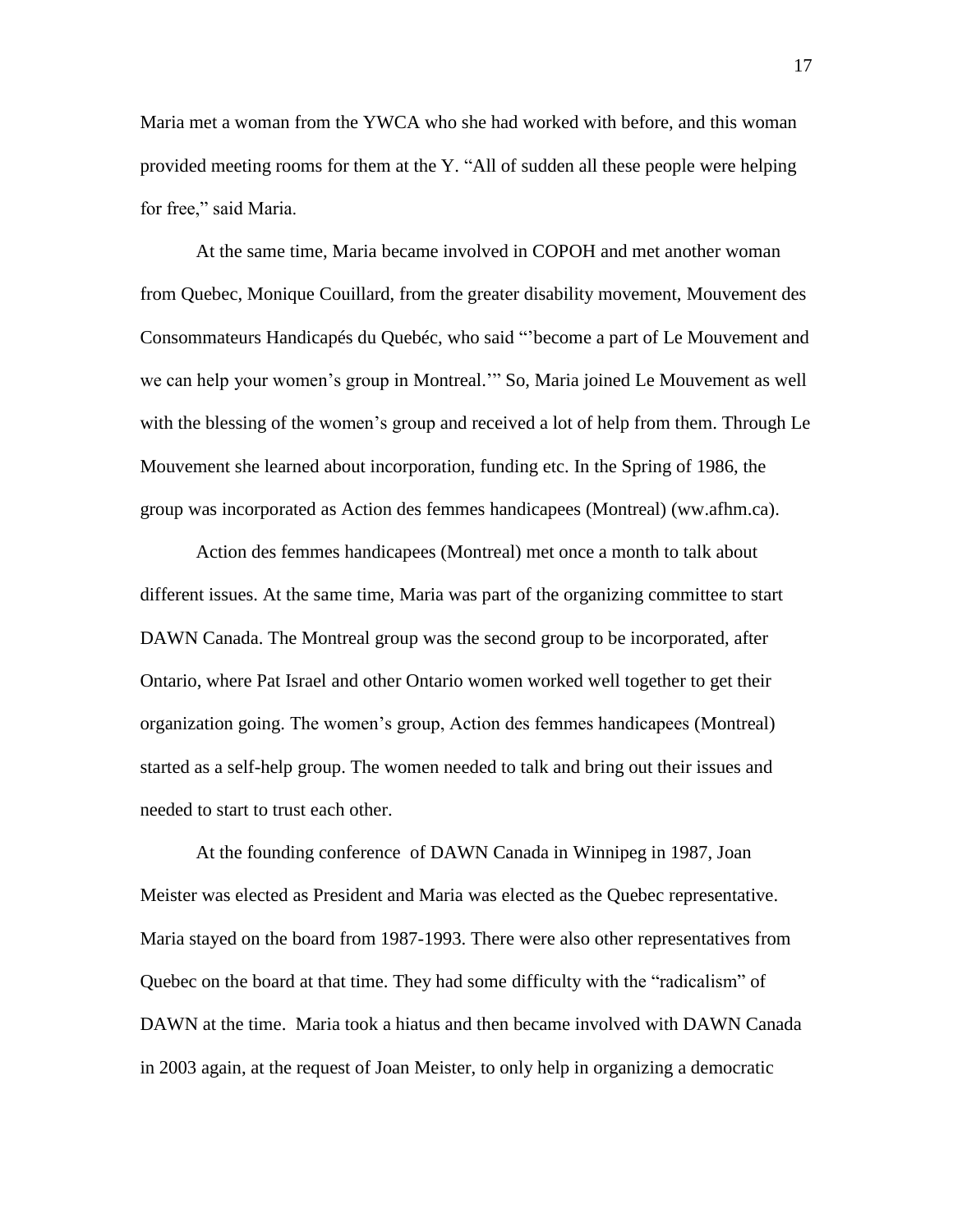Annual General Meeting, at which two women from Quebec were elected to DAWN Canada. Today, she is establishing her own consulting business, Eco-Access, looking at universal design and sustainable development [\(www.ecoaccess.info\)](http://www.ecoaccess.info/). She also works with the Adaptech Research Network [\(www.adaptech.org\)](http://www.adaptech.org/). Although, she is not formally involved in DAWN Canada, she is still a member of the Action des femmes handicapees (Montreal) Advisory Board and volunteers on the board of RAPLIQ [\(www.rapliq.org\)](http://www.rapliq.org/).

#### **IRENE FEIKA**

In 1985, Irene Feika was Chairperson of Alberta Committee of Disabled Citizens (ACDC) and through that she had become a representative to COPOH. She was working full time as the residential Coordinator of the Robin Hood Association for the Mentally Handicapped in Sherwood Park, Alberta. She was fairly busy doing these things. Her oldest daughter was not living at home anymore. "It was me and the dog living at home." Irene laughed. She received a short notice phone call to attend the 1985 meeting and she does not remember who contacted her. She said that she was recommended by a few people to attend the meeting. COPOH had also planned a meeting at the same time in Ottawa, and she needed to be there because there was a movement to elect her as Vice Chair and then have her run for Chair the following year. She was stunned and did not really feel worthy. She also felt the formation of DAWN was important. So she went back and forth between the DAWN and COPOH meetings. Her main focus was on attending DAWN meetings in the daytime. She told COPOH that because she saw the meeting of disabled women as a momentous happening, she wanted to spend the days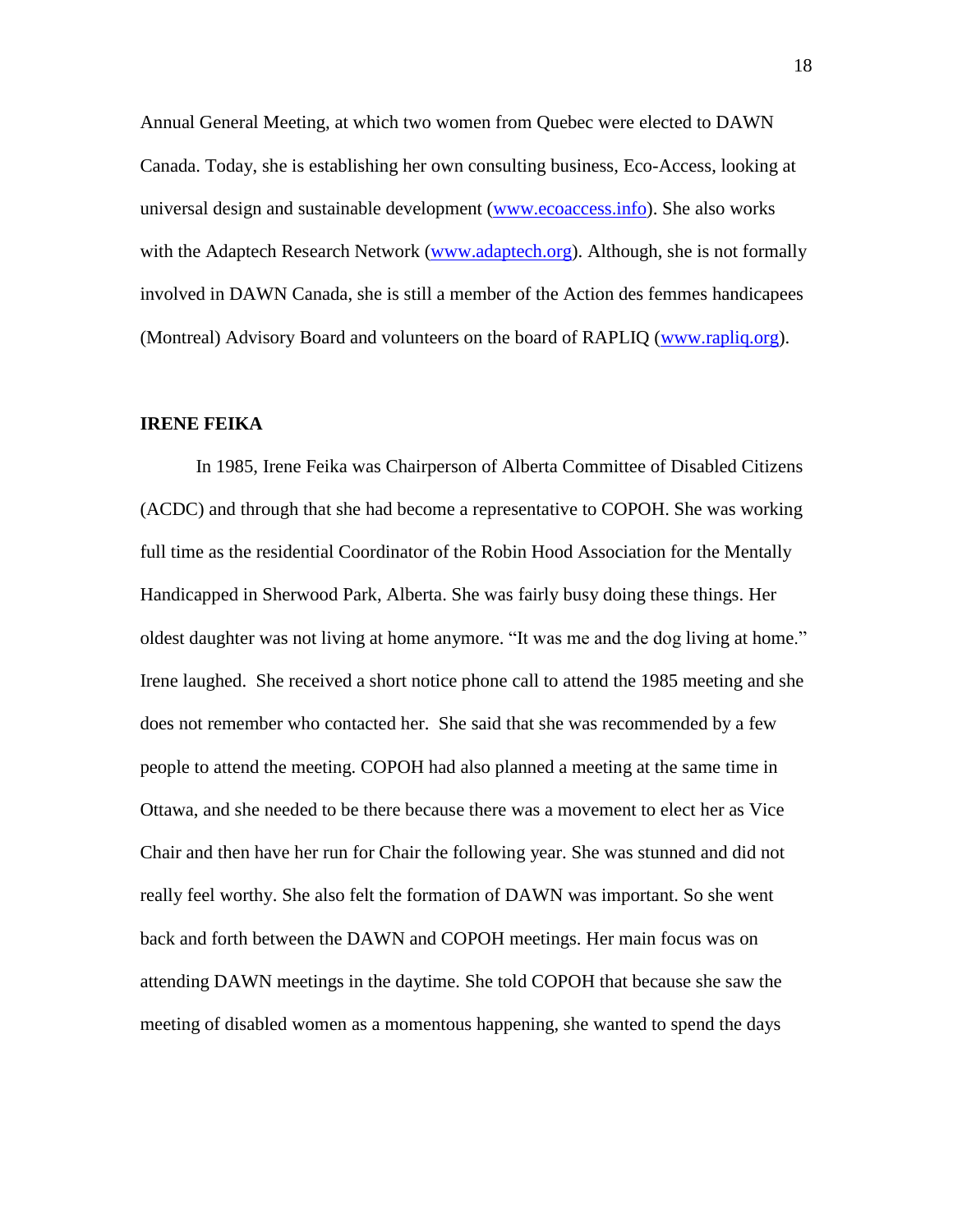with DAWN. DAWN had few evening meetings. Everyone from DAWN was also invited to the COPOH events as well.

At the time Irene's disabilities were not visible yet. But, she had enough disabled friends to know that if you went to a doctor and were a woman with visible disabilities, you could not get up on the examination table and they might not help you, so you had to go to emergency. She felt this was not right. There were problems in the medical system. A woman might have a spinal cord injury but have other medical issues besides that and doctors tended not to look after those issues. They would just notice the spinal cord injury. Irene was a diabetic and she knew about future complications. She also had arthritis, so she wanted the medical system to be improved for women with disabilities. Most doctors' offices were not wheelchair accessible. Regarding her own situation, Irene said: "Now, my doctor who I've been training from 1983 knows quite a bit about disability issues. He'll call me to get advice about disability issues. But, most doctors are not willing to admit that they might not know everything."

#### **What Happened in Ottawa?**

One of the issues that came up at the DAWN meeting was that women could not trust men to understand the issues of women or women with disabilities. Irene disagreed with most of the participants there and "The facilitator came to me after the first day and thanked me for my opinions and asked me not to let the others change my mind. [I believe] we need to have both sides—both men and women." She had disabled men friends who she would trust with her soul. She felt that such a blanket statement was not

19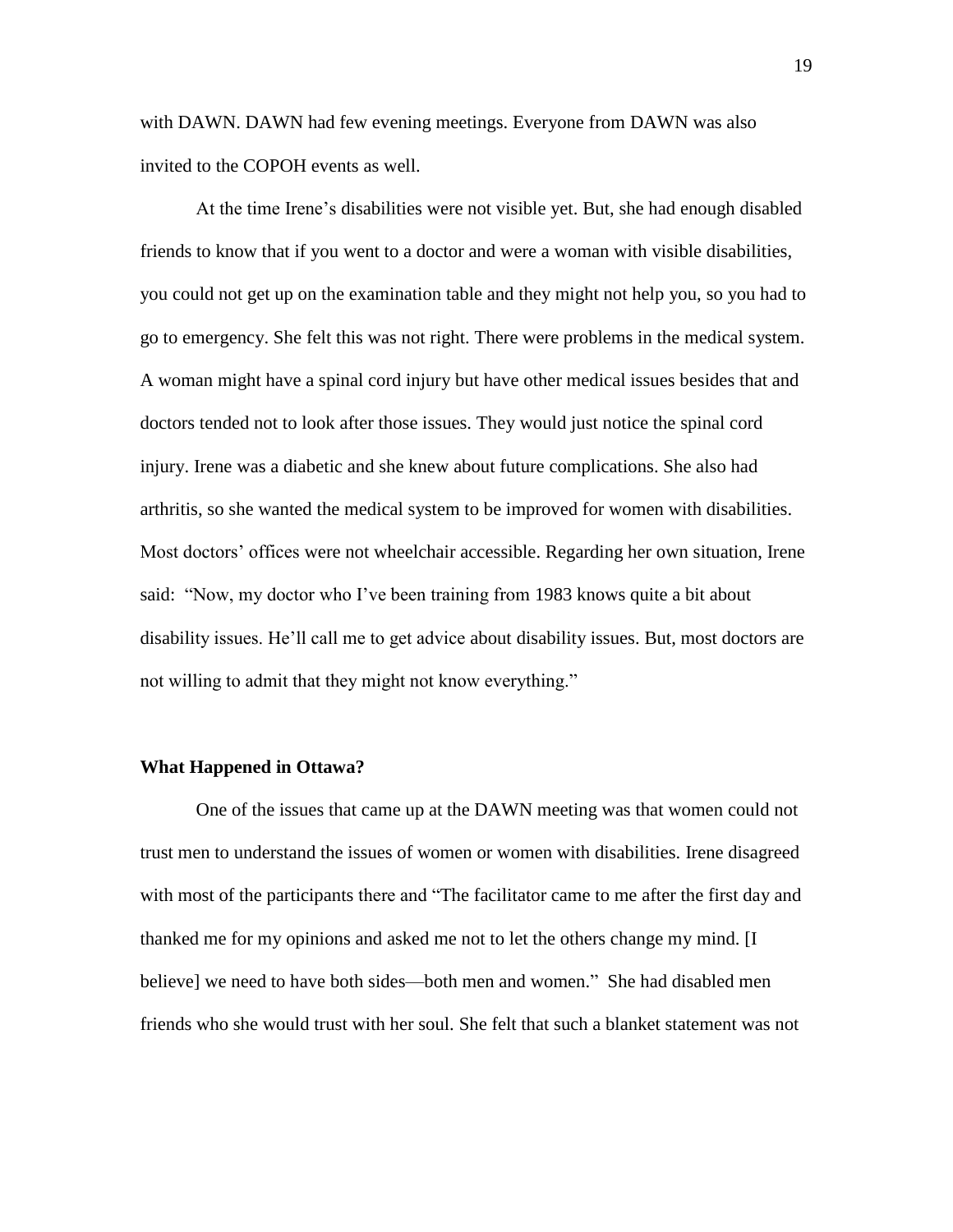right. Irene said that some of the DAWN women outside of the meeting came to her and said "I do agree with you personally, but right now I'm not willing to say that openly."

The issue was: who should we talk to about our problems? For many women with disabilities just having disability can be detrimental to a relationship. If suddenly your health deteriorates quickly will your partner work with that? That was an issue for Irene because she had two women friends with multiple sclerosis whose husbands left them as their disability progressed. She realized then that men were more likely to leave a relationship over disability, than a woman who was with a disabled man.

In addition, at the time she was becoming aware of women from other cultures, Hindu or Muslim women. "If they become disabled it is easy for the husband to say 'I divorce you' and they have no say about it," explained Irene.

In Alberta, there were strong women in the mainstream disability movement, but sometimes they were afraid to let their voices be heard at the Alberta Committee. At one meeting, Irene had a strong disagreement with a man at an Alberta Committee meeting and he said "I'll meet you for a drink afterward." Another woman came to Irene and said "why are you seeing him after your disagreement?" She said that when business is over you can be friends. At that time, Irene felt that a lot of women at that time did not realize that. Women at the time tended to see things very personally. Of course there were men who did put up barriers to participation and there are women like that too, according to Irene.

Irene still remembers one woman's story in particular from the meeting. There was a woman who was a wheelchair user. She had been in a car accident and had a high break on the spinal cord. When she awoke in the hospital, her husband was sitting next to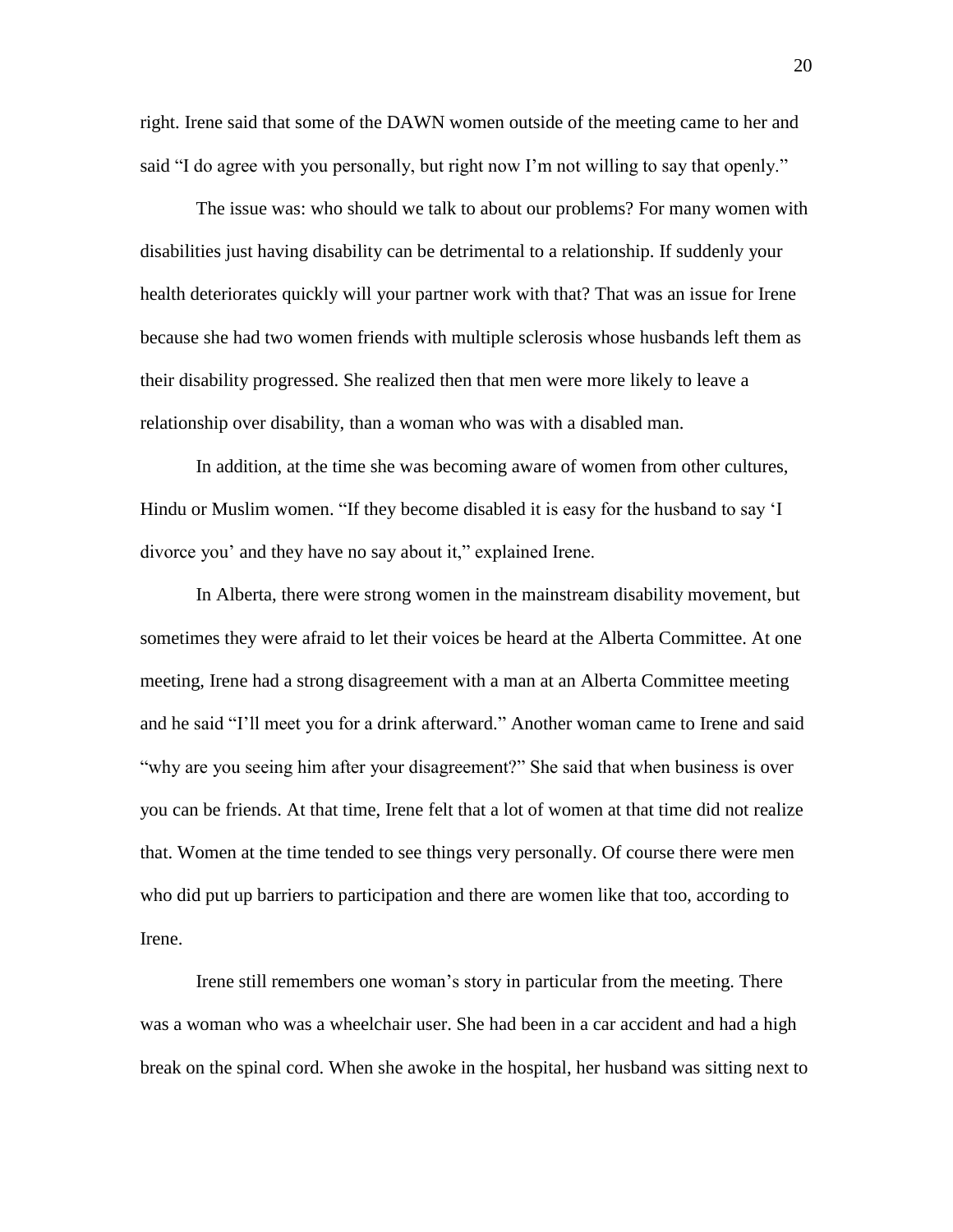her holding her hand, and she thought, "Oh, my husband still loves me." Then the doctor came in, and she said, "I can still have children can't I?" The doctor looked at her and said, "You don't have to worry about that dear, while you were out, we took it all out." This disturbed Irene greatly as a mother of two daughters herself and as a woman with a disability. "She shared this with a small group of us, not publicly, and I cried. In 1985 we thought we were making headway, but a doctor had done this!" said Irene.

## **What Happened After the Founding Meeting?**

DAWN started to look at a lot of issues that were not looked at then, like how depo provera impacted on disabled women and also how abuse affected disabled women. Irene explained:

Now, with DAWN talking about it, it's become easier for women to talk about these things, especially because an abusive spouse might be the women's caregiver and she would not want to speak against him, because what would happen to her then? She relies on him for personal care.

Regarding a DAWN member group in Alberta, there was no interest in forming a group. Irene thinks that is because most of the Chairs of the Alberta Committee have been women in the last 15 or 20 years. They have strong women with strong personalities in the greater disability movement. By 1986, the numbers of men and women involved in the Alberta Committee was fairly equal. The women with disabilities in Alberta felt that their issues were being represented by Alberta Committee.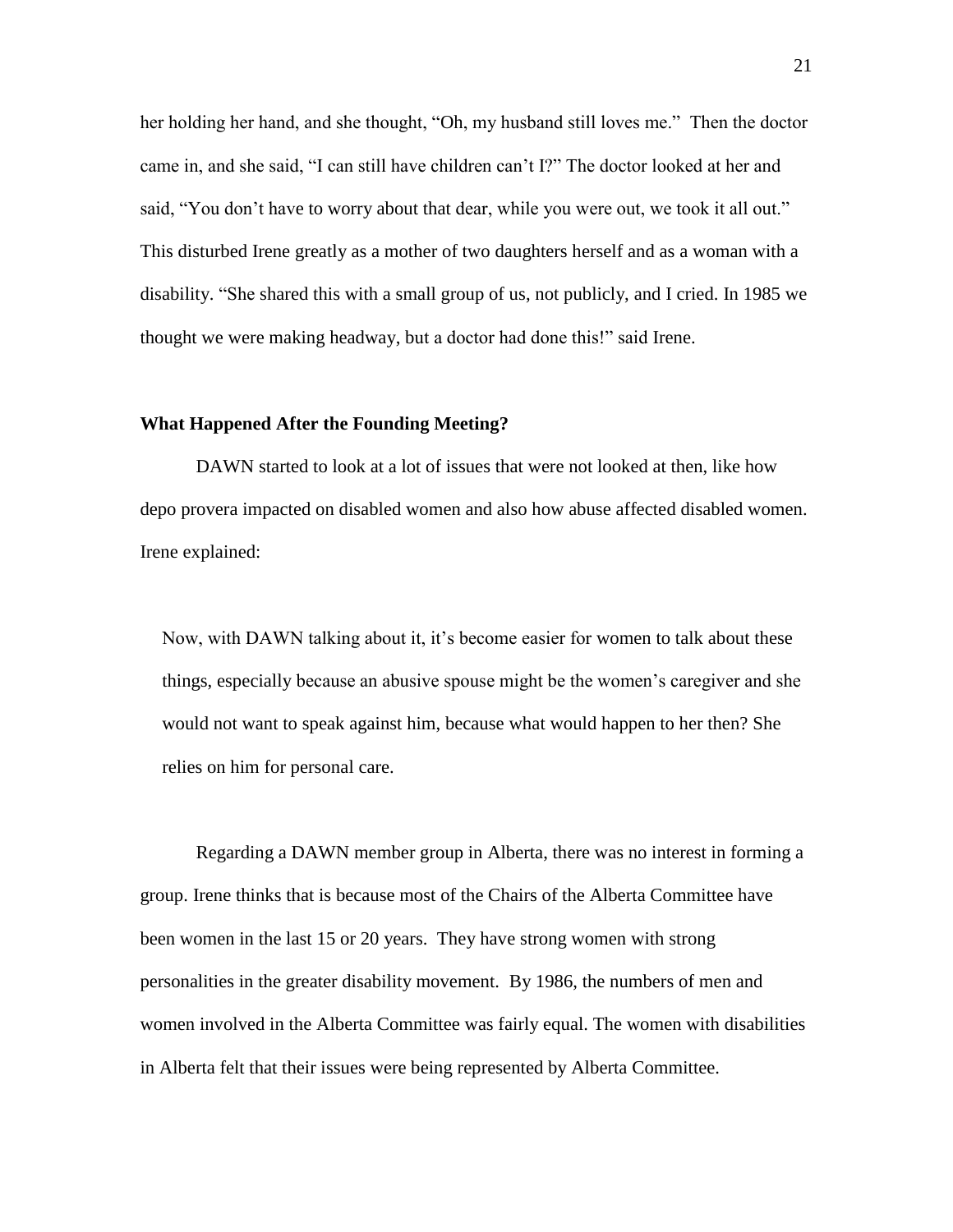#### **On to the Future**

Irene decided that she would not become an active member of DAWN because she was already active in COPOH. The plan was for her to be the first female Chair of COPOH when she was elected in 1986. Irene felt she was making the right move in her life at that time. Later, when she was elected, she found out that she was the first female Chair or any disabled persons' group in the world. She then became the COPOH representative to Disabled Peoples' International (DPI) in 1986. Irene felt that DAWN Canada wanted a chapter in every province and they wanted to be a separate entity, working with COPOH on some projects at arms' length. Eventually, COPOH changed its membership criteria from just being composed of provincial members to including other national disability groups like DAWN.

"I knew that DAWN was important, because it would affect the lives of all women with disabilities in Canada. I did not think I would be involved further because I was still Chair of Alberta Committee and I was involved at the national level with COPOH," says Irene. DAWN in the ensuring years would look at issues around women's reproduction and the need for women with disabilities to be educated about their own bodies and sexuality, and this was important and needed according to Irene.

#### **CONCLUSION**

The 17 women who met in Ottawa in June 1985 discussed issues around what it meant to be a "woman" with a disability. In the process, as the four women interviewed related, the women present felt understood and empowered. Most of the issues that they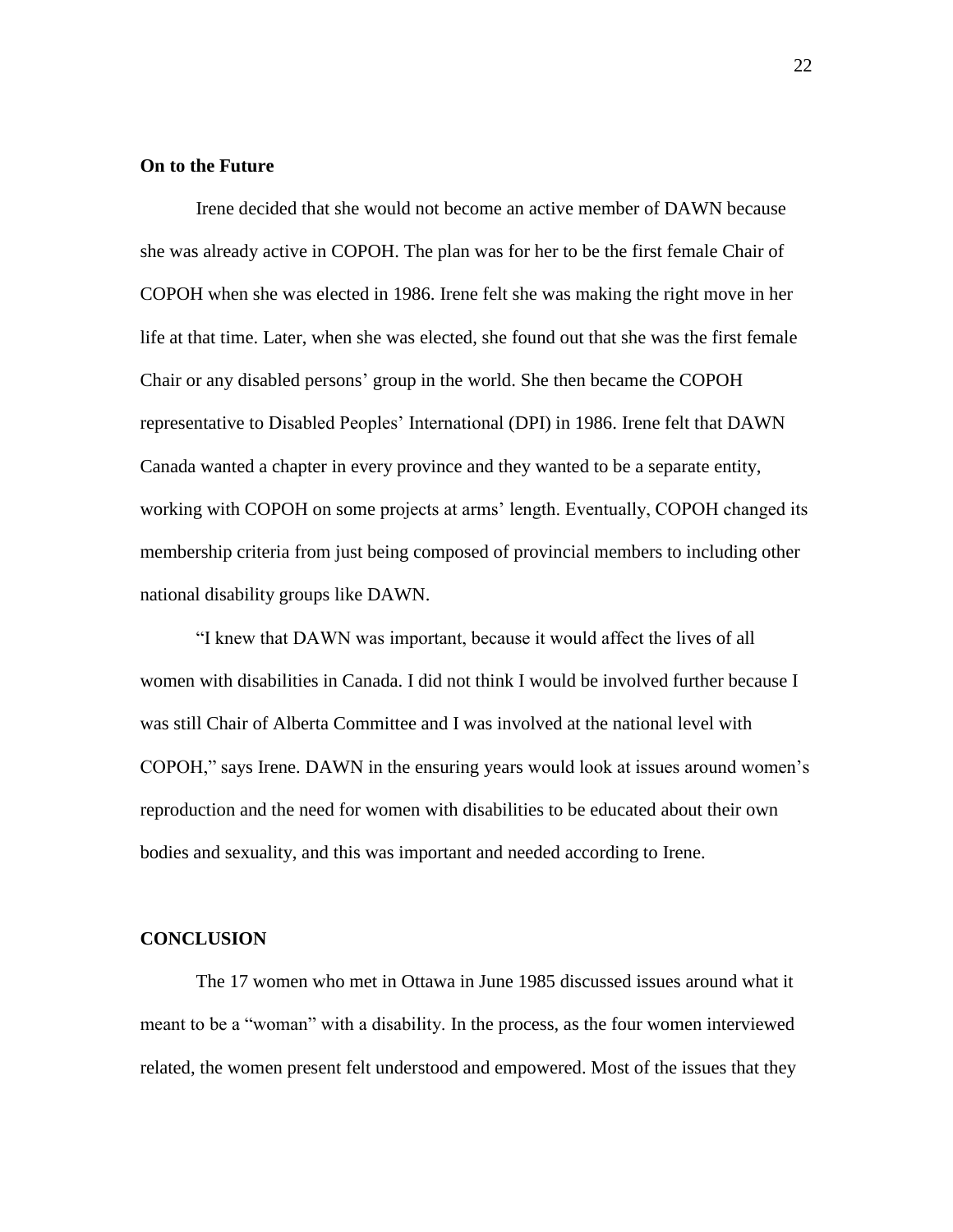were concerned about had to do with sexuality, violence and self-esteem. In addition, women with disabilities were concerned that other women in the women's movement see them as women as well. The women wanted to not only be seen as "disabled" and this was the primary issue that concerned them at the time. They returned home after the Ottawa meeting and organized groups of women with disabilities in their provinces. The 1985 meeting was the beginning of Canadian women with disabilities gaining a voice that they would continue to speak with for 25 years.